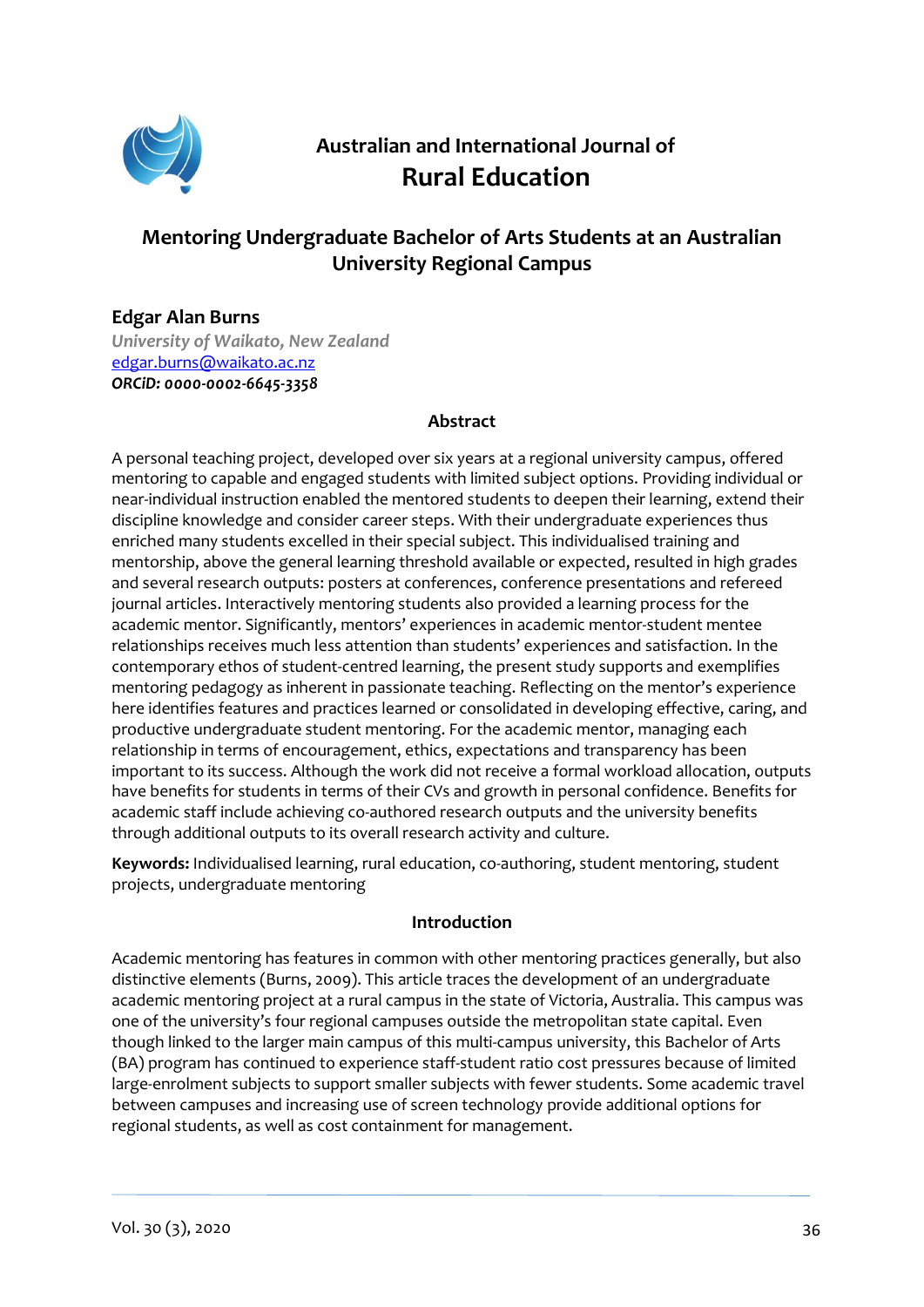Three aims guide the present description of mentoring undergraduate students on a medium-sized regional Australian university campus.

- 1. To describe from an academic teachers' point of view what it is like to actively and progressively commit to a personal project supervising and mentoring students through an individually customised subject in the BA degree program. There are constraints as well as exceptional rewards in this kind of coaching and mentoring senior undergraduates keen to do well in a BA study program not offering all of what these students are seeking.
- 2. To document an example of academic mentors' perspective which is mostly absent in discussions of special projects, practicums and work placements. In many universities academics' perspectives take second place to orientation to students' experiences. It is largely axiomatic in contemporary education discourse that being "student-centred" is a good thing (Krishna, Toh, Mason, & Kanesvaran, 2019). The necessary corollary of this is, however, that a primary contributor to such experiences being positive and providing learning opportunities, is the role of the mentor, supervisor, or placement academic. Monitoring students' progress, needs and providing a sounding board for ideas and concerns, is of primary significance (Long, Fish, Kuhn, & Sowders, 2010).
- 3. To reflect on the present series of student projects and development of teacher experience, reviewing constraints and strategies that positively shaped the project over time. Other circumstances and personnel differ, yet principles of mentoring and supervision have echoes or analogues across many situations, most closely in academia and postgraduate research, but even outside these teaching and learning institutions. This review supports other teachers considering similar work and assessing likely personal costs and rewards. From the present writer's point of view this could be a real gain for other academics and for their regional students (Devlin & McKay, 2019).

Thus, the present account is intentionally reflexive, narrating an autoethnographic stance, discussed later under method. This guides the conversation though personal experiences to summarise possible insights and contingencies of success. Having recently moved to another regional campus in another country, this distinct project has now ended. But members of this student cohort continue to develop beyond our engagement in the individual BA project, into postgraduate work and employment, and there is a positive sense of legacy and continuing relationship that is worth introspecting. From the first to the last individual project, 18 students completed 22 projects across six years, 2013-2019. These were capable and motivated students looking for learning opportunities and a significant percentage have gone on to further study.

There has been a several-decade increase in the numbers of tertiary students from around five percent to approximately one third of the young-adult age cohort in the population of western countries (Trow, 2005; Chatterji, 1998). This expansion has extended to include rural and regional campuses and degree programs. The classic flexibility of student subject selection in the BA that works well in large populations, too easily becomes fragmented in regional campuses. This is exacerbated if the logic of first-in-family to tertiary studies follows parental or student preferences for degree study in fields they perceive as "real" and useful careers. In practical terms this spreads BA resources even more thinly than in applied or professional fields.

Today the additional layer of universities' corporatisation processes redistributes spending between academics and other management functions and stress employment outcomes (Murphy, 2015). These confluences pressure universities to streamline subject offerings for students. Applied fields often have a base cohort moving through each year of the degree, even in regional campuses, all students attending most subjects rather than selecting subjects as is done in BA studies.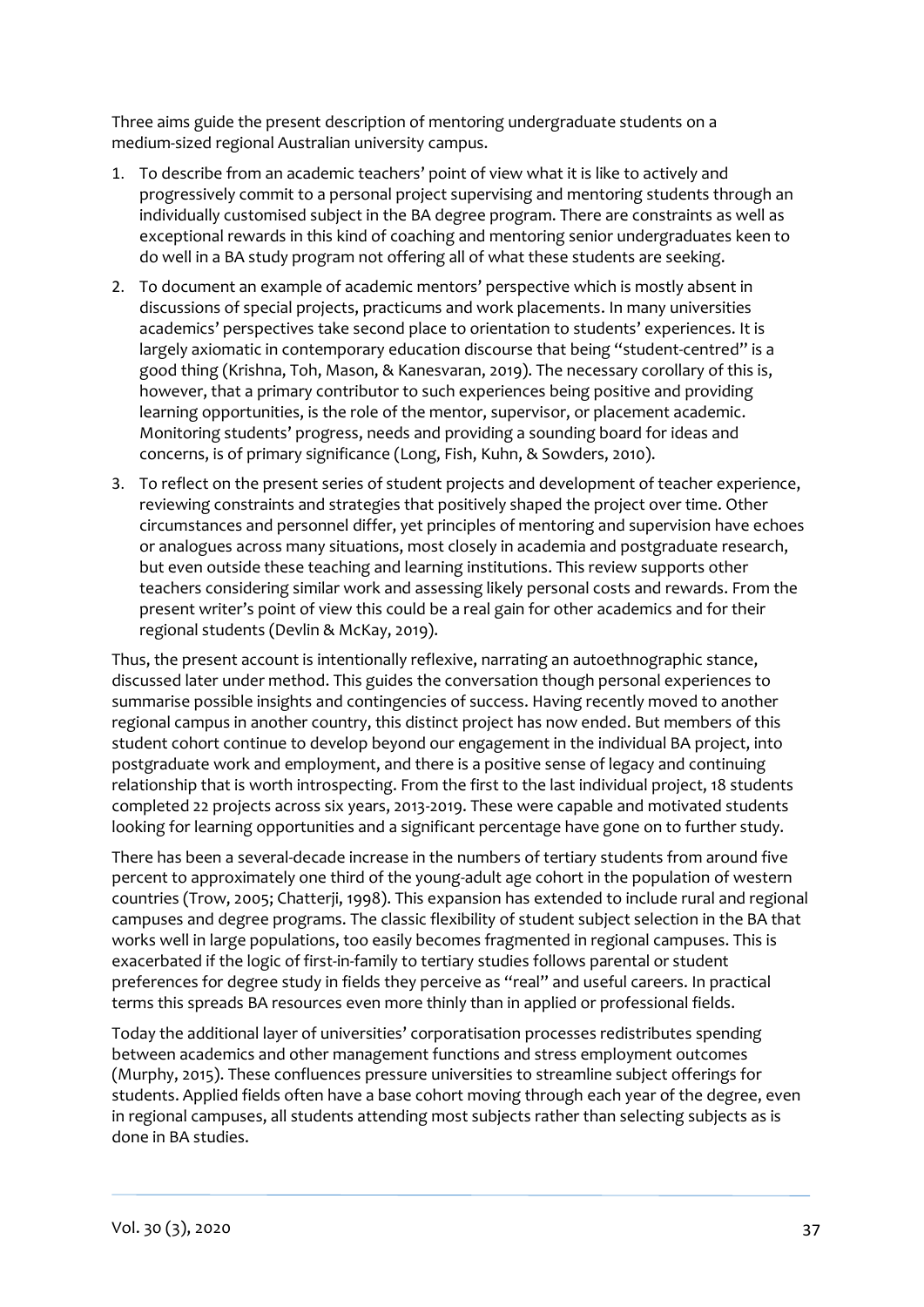The alternative discussed here is not in opposition to technological linking of rural places to increase educational opportunity—this is an evolving space of possibility, options and quality of what analysts of future trends suggest is the emergence of "presence" as a key feature of the new digital society (Baldwin, 2016). At present video-link quality is improving but variable and city campus academics often do not understand how to speak in an inclusive manner to regional campus students on-screen, especially if they have city students in front of them.

Undergraduate special subjects may be final-year dissertations at a level below postgraduate thesis. They may in some cases be workplace integrated learning (WIL) or placements that incorporate student reflection on the experience. In other instances, the workplace learning resembles a Research Assistant experience that may interest students further in how research is conducted (Lopatto, 2010). These versions of individualised learning have parallels in applied programs, even when the institutional driver is not to accommodate the cost problem of smaller programs' staff-student ratios.

## **Contextualising experience in academic-mentoring projects**

Over six years I conducted special project subjects for regional students pursuing BA degrees at a regional Australian campus, mostly in sociology but also in planning, history, politics and English literature. This began as an effort at meeting the individual need of one extremely capable student seeking a subject choice and stymied by the subject offerings available. Together we approached our administrator and found already on the books a listed shell subject available across the social science and humanities called a "Reading Subject" that might be used. I would not be the subject controller/co-ordinator, a role held at the main campus, but could act as an individual supervisor, like a postgraduate supervisor but at an undergraduate level. We ran with that possibility and a high-quality extended essay resulted in the student passing with high distinction.

## *Previous experience mentoring undergraduates*

I had previously been involved with final-year supervising and mentoring undergraduate dissertations in New Zealand, also within a regional campus, under two different conditions. The first version of this was within a new BA. A final-year BA degree subject was called "Research Project" and stood alongside other requirements including a third-year social science research methods subject, to complete the BA. Students were encouraged to apply one of the methods learned in their research methods subject to a research topic of their choosing. This required approval by myself as subject co-ordinator that the proposed topic was suitable in relation to students' overall degree program; and also, able to be done in terms of issues such as a 14-week time-frame, level of difficulty in collecting data, and sensitivity of the topic. Unlike more recent experiences discussed here, undergraduates were not formally forbidden to engage in live research with participants outside the institution, but time, difficulty and sensitivity tended to push research projects in that direction. Student ambition was laudable but the exigencies of completion at appropriate quality and on time, were mostly identified in third-week discussion of the proposal. For some students, the requirement to include a time-and-steps-taken simplified Gantt chart often had the desired effect of helping show the limits of what was possible. For several years I taught this class as a cohort of 15-20 students in the third and final year of their BA degree.

That degree comprised three streams of professional training brought together and structured them into a new BA: the three majors were social work, psychotherapy and social science. A feature of the first two streams was the high proportion of mature students, in many cases parents returning to study as families were growing up, or individuals gaining a qualification for career change or return to the paid workforce. In addition to my student mentor role for the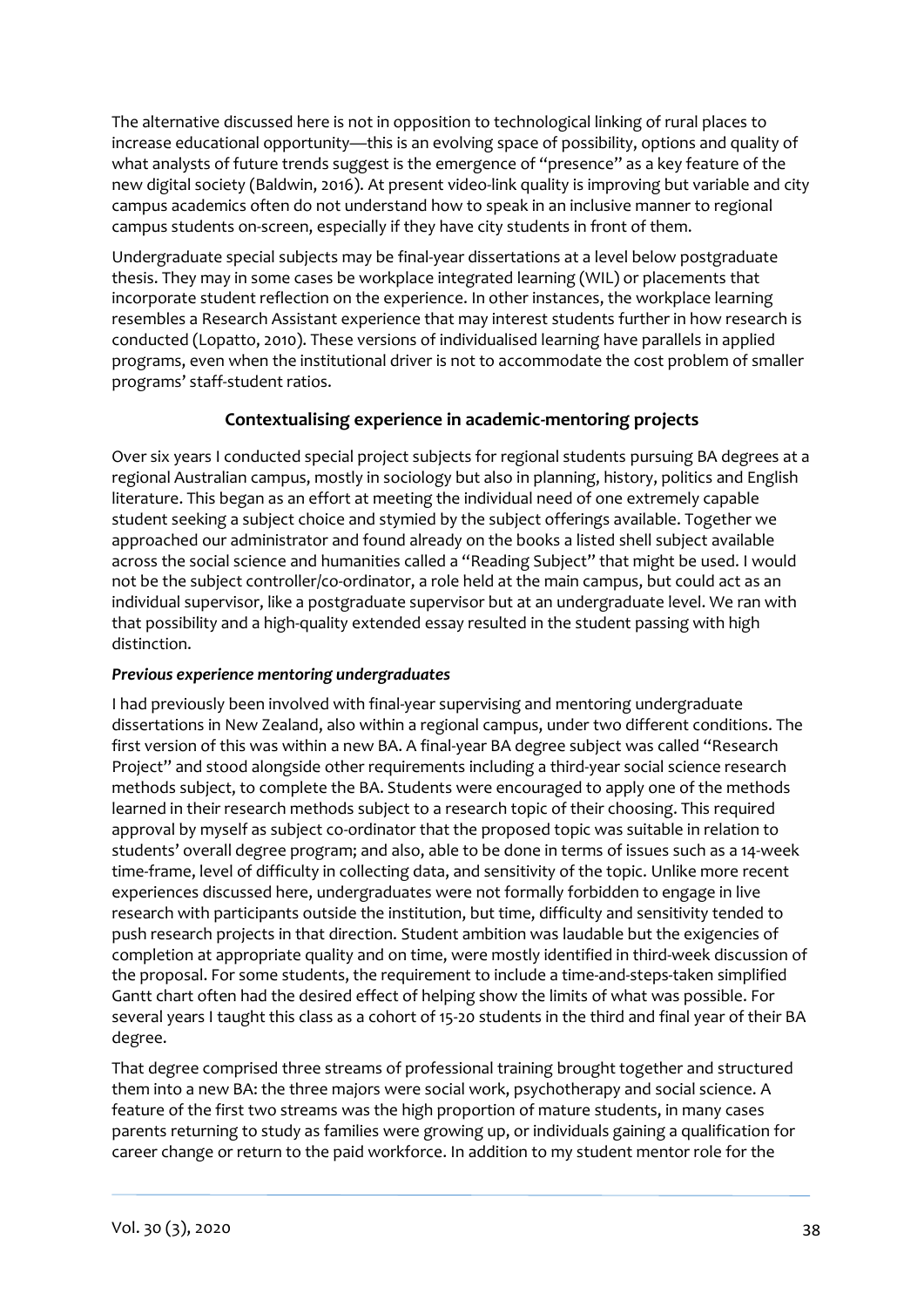final-year projects, I was appointed as Faculty Research Mentor. From that experience I gathered up many of the things I had learned into an article focusing on research mentoring of academic staff in a new degree environment (Burns, 2009).

The second experience of mentoring undergraduate students on that same regional campus was very different. The Bachelor of Business Studies degree (BBS) curriculum included a final-year "Special Project" and in this basic structural aspect, it was broadly similar to the BA, although developed earlier in a different degree-granting context, and not necessarily based on research. Compared with the present personally developed mentoring program, both of those two previous degree dissertations required a written output of 10,000 words. This is more than double the word length of the current program I have been recently involved in, set by the institution. The size may have been motivated at faculty level to ensure these degrees were accepted as robust measures of graduating students' capacity compared to established degree programs. Several things made The BBS a different experience from the mentoring point of view from the BA: (1) There was no group cohort; (2) Although both subjects were conducted on a one-to-one basis between student and staff member, the BBS students consulted much less with staff about the topic and the options for writing and refining topics; (3) At week four, BBS students attended a proposal session presenting their topics; (4) Unlike the mature-age BA students, the younger male demographic often had minimalist intentions; (5) Many BBS students did little preparation, used few academic references; often writing skills were minimal.

In a useful overlap between those previous mentoring involvements with my present undergraduate mentoring, I was approached by a former colleague to co-author an undergraduate project he had supervised that showed promise of further development. Working interactively, this was eventually published (Yahanpath, Pacheco & Burns, 2018). Another intermediate experience in how undergraduate regional research can provide important academic insights come from collaborating with my PhD supervisor in writing up an undergraduate project he had conducted for several years in rural Australia. He had received major local responses because it was an issue of empty shops touching rural communities' sustainability (Willis & Burns, 2011). In that article we cited Hoop (2009) for her exploration of how to engage students in rural communities to think in broader terms than just their rural locality, after she had moved from Chicago to Maine, the most north-easterly state in the United States.

The earlier Faculty Mentor role had two features of mentoring work I draw upon in the present reflections on undergraduate mentoring. First, mentees were academic colleagues, new and existing, in multiple BA disciplines, some with long teaching experience. There was an important peer dimension in helping people become research-active, but they varied in individual attitude willingness, ranging from keen to passively resistant. Those challenges caused me to develop several strategies I reported there. Second, in setting a reflective context for describing how to mentor colleagues, I worked through the literature and found myself distinguishing academic research mentoring from other mentoring relationships, including academic career support and coaching.

In the present discussion of mentoring late-stage, mostly final-year, regional undergraduate students, I want to distinguish the academic mentoring function of this ad hoc, non-compulsory subject, paper or dissertation. It contrasts with these previous experiences of (1) cohorts of undergraduates in BA and BBS degrees with common curriculum and formats for proposals and outcomes, (2) mentoring academic colleagues in lifting research outputs for staff newly teaching at degree level, (3) ongoing postgraduate supervision and mentoring of masters and PhD students.

These, in turn, can be distinguished as academic research mentoring with distinct features from other forms of colleague mentoring such as senior colleague sponsorship for career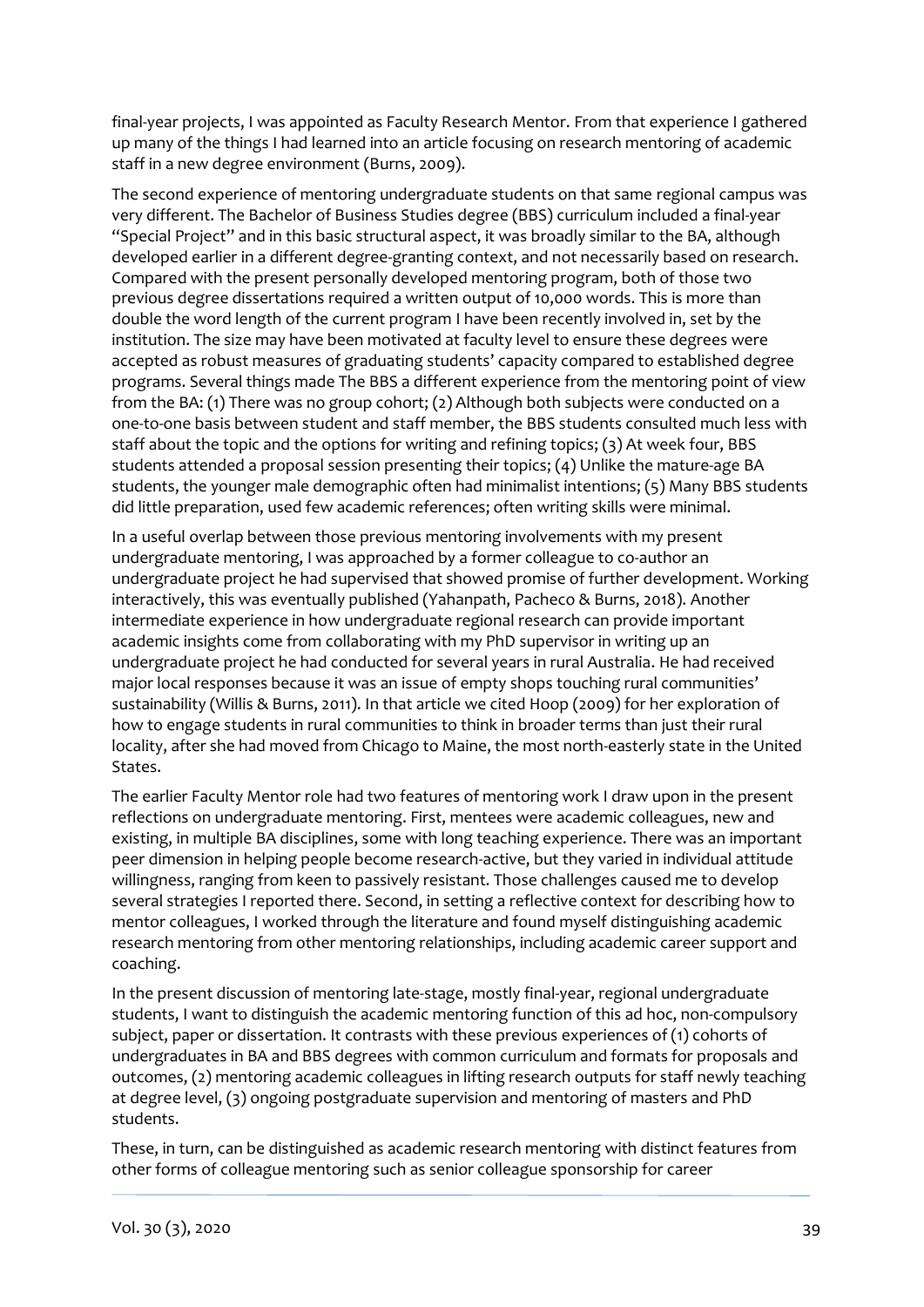development, and teacher mentoring a younger colleague reflecting within a safe relationship on what is working successfully and what things could be worked on.

#### *Locating undergraduate mentoring*

Useful mentoring principles are articulated across many fields. Individual circumstances borrow and adapt across domains to find value in applying and revising what works in given situations. In this section, a selection of material is considered that has worked with the ideas of mentorship and the dynamics of mentor-mentee relationships in the context of undergraduate studies in higher education (Law et al., 2019). As the discussion shows, even here it is worth recognising a variety of ways that mentoring takes place both formally and informally.

Among the diverse fields that utilise and write about mentoring, undergraduate mentoring has a long tradition of scholarship. Jacobi's (1991) literature review; Crisp and Cruz's (2009) review of the literature since Jacobi's work to 2007; and Gershenfeld's (2014) review from 2008-2012, provide solid summaries for scholars following these studies and scholarship. The present article is not an attempt to survey the subsequent literature and bring their review work up to the present. The focus here is on the experience of mentoring undergraduate students and ways that already exist in current individualised learning projects. Baker, Cluett, Ireland, Reading and Rourke (2014), for instance, compares group and individual supervision in undergraduate nursing, since "The challenge is to ensure that students develop independence and team working in a resource effective manner. The dissertation is one opportunity for this," finding benefits in both modes of mentoring (Nowell, Norris, Mrklas & White, 2017).

The undergraduate dissertation is a substantial piece of writing, similar but at a lower level, to graduate dissertations. The emphasis is on writing, and assumes some level of writing ability already developed. However, as Rowley and Slack (2004) observed nearly two decades ago:

*Despite its significance, both in terms of student learning, and in terms of staff workload, there is very little literature on undergraduate dissertation supervision, and what there is does not examine either the total supervision experience or comment on the development of supervisors. Some of the work is relatively old.*

Continuing development of university competition for students further elaborates the institutional demands for positive student experiences. Individual projects are not simply dissertations-extended essays. Workplace learning, practice placements or practicums, as they are variously called, also provide bridges between study and employment. In smaller regional centres these can make connections to local businesses and institutions seeking new staff, and post-study entry-level employment for students. It is often at this stage in undergraduate degree study that students come back from some weeks in an accountancy office, planning unit or hospital placement, enthused. They often have changed attitudes, having come to better understand the point of their academic study and its importance for their futures.

Other individual student projects in fieldwork, summer internships, law offices or laboratories may overlap with any of the above categories, for example, Cantelli's (2018) description of benefits. But the motivation and work satisfaction of hard-working placement academic mentors who experience changed student attitudes is equally significant in creating sustainable and positive ongoing student learning experiences. Mentors' satisfaction and motivation, or not, and experience of professional pleasure in this work is needed to counterbalance fractious, entitled, misguided, unsure, or disengaged students' participation. That cluster of professional feelings is the greatest reward in sustaining academic passion.

An example of a literature review gathering up mentoring from diverse fields is Holland's (2009, p. 3) point from workplace mentoring for training and apprentices, which applies also to undergraduates: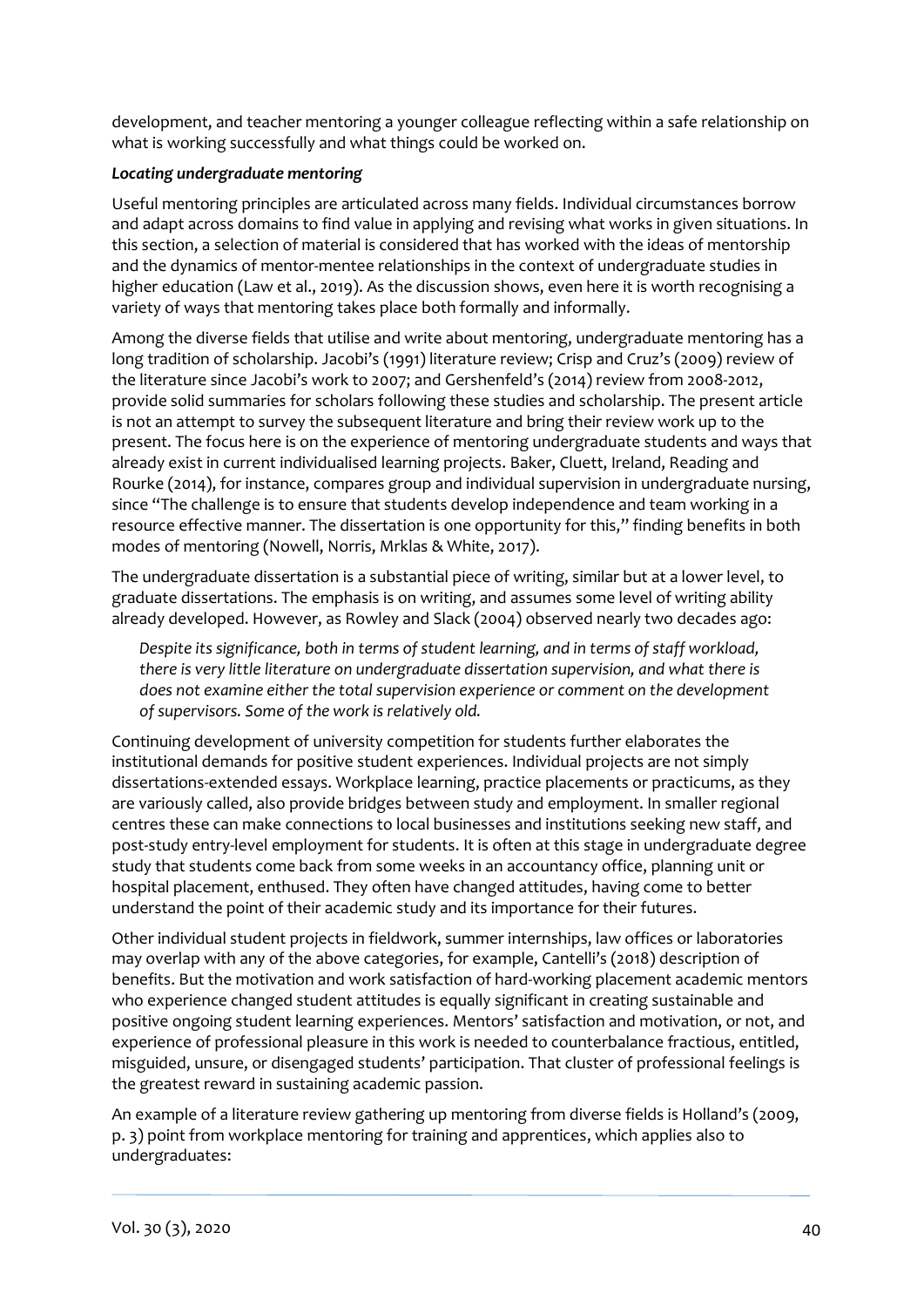*Two different models of mentoring are presented in the literature. The first is a restricted, functionalist model, where there is a formal distance between the learner and the mentor and where the focus is on learning outcomes rather than the learner as a whole person. The second is a relational model, where the learner is regarded as a valued equal who happens to have specific support needs, and where issues of respect and trust play a larger part. This relational model is regarded as the 'highest quality mentoring state'.*

Long et al. (2010, p. 11) link the student experience to the academic mentor contribution:

*My own interest in mentoring began during my first year of college. As a naïve freshman, I was surprised when a faculty member approached me after a large lecture class and mentioned that he had read my last assignment and thought I had a lot of "academic ability." I suggested he must have confused me with another more promising student. Upon his insistence, the conversation continued as did the relationship. Thirty years later, the fact that his interest focused on my person, rather than my understanding of a component of his course, still motivates me to pursue mentoring relationships with undergraduate students.*

Long et al.'s work is an example parallel to the present article aim of giving prominence to the academic mentor's side of the relationship.

Shellito, Shea, Weissmann, Mueller-Solger and Davis (2001) also pivot the conversation from solely students' viewpoint to surveying both students as well as interviewing academics. From their research they suggested the following strategies for academic mentors:

- *Develop well-defined projects with student interest and ability in mind.*
- *Recognize and respect student time commitments outside the laboratory.*
- *Understand and communicate mutual expectations.*
- *Commit ample supplies and equipment.*
- *Spend time with your students.*
- *Know your students as individuals.*
- *Give positive feedback and encouragement.*
- *Be approachable and encouraging.*
- *Respect students as colleagues.*
- *Progress toward student independences.*
- *Encourage presentations and/r publications.*
- *Offer career guidance.*
- *Provide continued mentorship.*

These authors (Shellito et al., 2001, p. 462) report that "most of our faculty respondents indicated that mentor availability is the key to a student's successful research experience." Shanahan, Ackley-Holbrook, Hall, Stewart, and Walkington (2015) also draw on the views of experienced mentors of undergraduate researchers in compiling "ten salient practices of undergraduate research mentors":

- *1. Do strategic pre-planning in order to be ready to respond to students' varying needs and abilities throughout the research process.*
- *2. Set clear and well-scaffolded expectations for undergraduate researchers.*
- *3. Teach the technical skills, methods, and techniques of conducting research in the discipline.*
- *4. Balance rigorous expectations with emotional support and appropriate personal interest in students.*
- *5. Build community among groups of undergraduate researchers and mentors, including graduate students, postdoctoral fellows, and any other members of the research team.*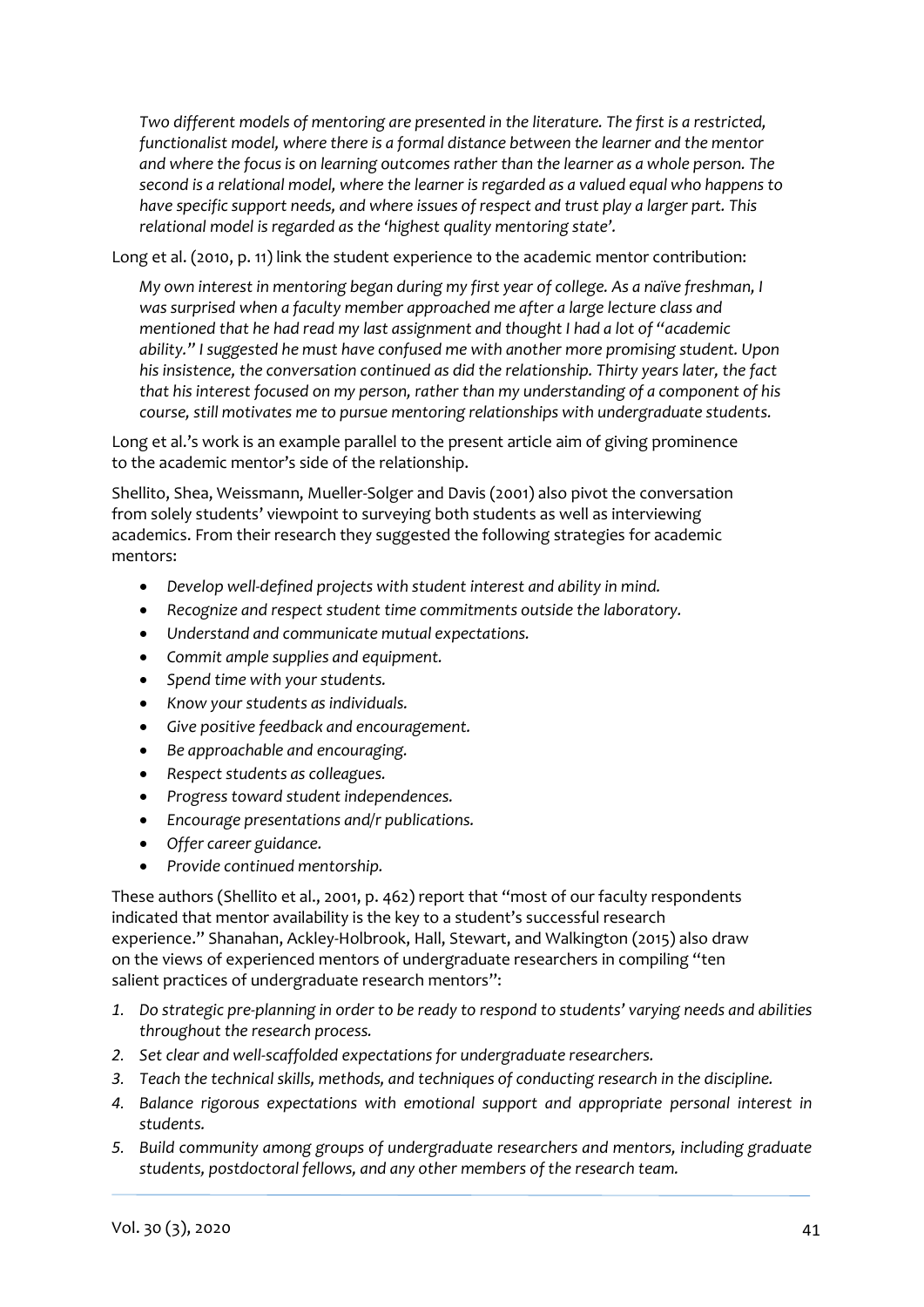- *6. Dedicate time as well to one-on-one, hands-on mentoring.*
- *7. Increase student ownership of the research over time.*
- *8. Support students' professional development through networking and explaining norms of the discipline.*
- *9. Create intentional, laddered opportunities for peers and "near peers" to learn mentoring skills and to bring larger numbers of undergraduates into scholarly opportunities*
- *10. Encourage students to share their findings and provide guidance on how to do so effectively in oral and poster presentations and in writing.*

In these and other studies, laboratories or controlled environments applying for grants and other academic practices, make research seem more accessible than often in the BA disciplines. At the same time the possibilities opened up by comparing different fields and disciplines raises the bar for other academic staff understanding mentoring and what is possible and beneficial to students. Leeming (2016) describes a passionate teacher and her mentoring work:

*Undergraduate research can and should be more than just a job. My undergrads have advanced in their attention to detail and are invested in the work itself. The outcomes from using my strategies are understandably difficult to quantify. However, within my lab, two undergraduates have received two grants for funding independent research, and one has used her experiences as the basis for an award-winning honors research paper on the impact of research students.*

Many more comprehensive summaries can be found outside academic research mentoring in business, for young people, professional training in medical, teacher development, and other fields such as business management and elite sports coaching. This section has indicated the wealth of literature curating substantial volumes of research and commentary to help focus understanding support for mentoring undergraduates.

## **Questions of Method**

#### *Perspective*

Using an autoethnographic method here draws on explanations articulating the mentoring experience from the perspective of the academic mentor-supervisor. This research method describes and reflects on individual experiences in a politically-charged or otherwise difficult-toaccess environment that can be illuminated by recounting and analysing the experience. As a research method, the point is not biography or memoir, though obviously these genres overlap, but to illuminate a particular time, place and pattern of relationships or transition. Critics of the approach identify self-indulgence of memoir, fame or celebrity may occlude the social science focus delineating power relationships and mechanisms of resistance or soci0-political change. A practical value of this approach, however, is often not talked about—the elucidation of professional work such as teaching, where autoethnography is able to achieve data gathering insights in an environment that is less accessible by surveys, focus groups and experimental designs.

Reed-Danahay (1997) and others following her such as Chang (2008) can be valued in relation to documenting professionals' specialised, complex and often tacit, advanced practice knowledge. Educators' experiences, as seen for example in the work of Peseta (2005, 2007), is just one sphere that could be a burgeoning field of research going beyond the training of professionals, and early career learning, to assessing the rich and mature experiences of high-level proficient practitioners. In the arc of research approaches from quantitative experimental research to qualitative inquiry, autoethnography sits at the extreme qualitative end along with phenomenological and interpretative approaches. Even more than conventional ethnography,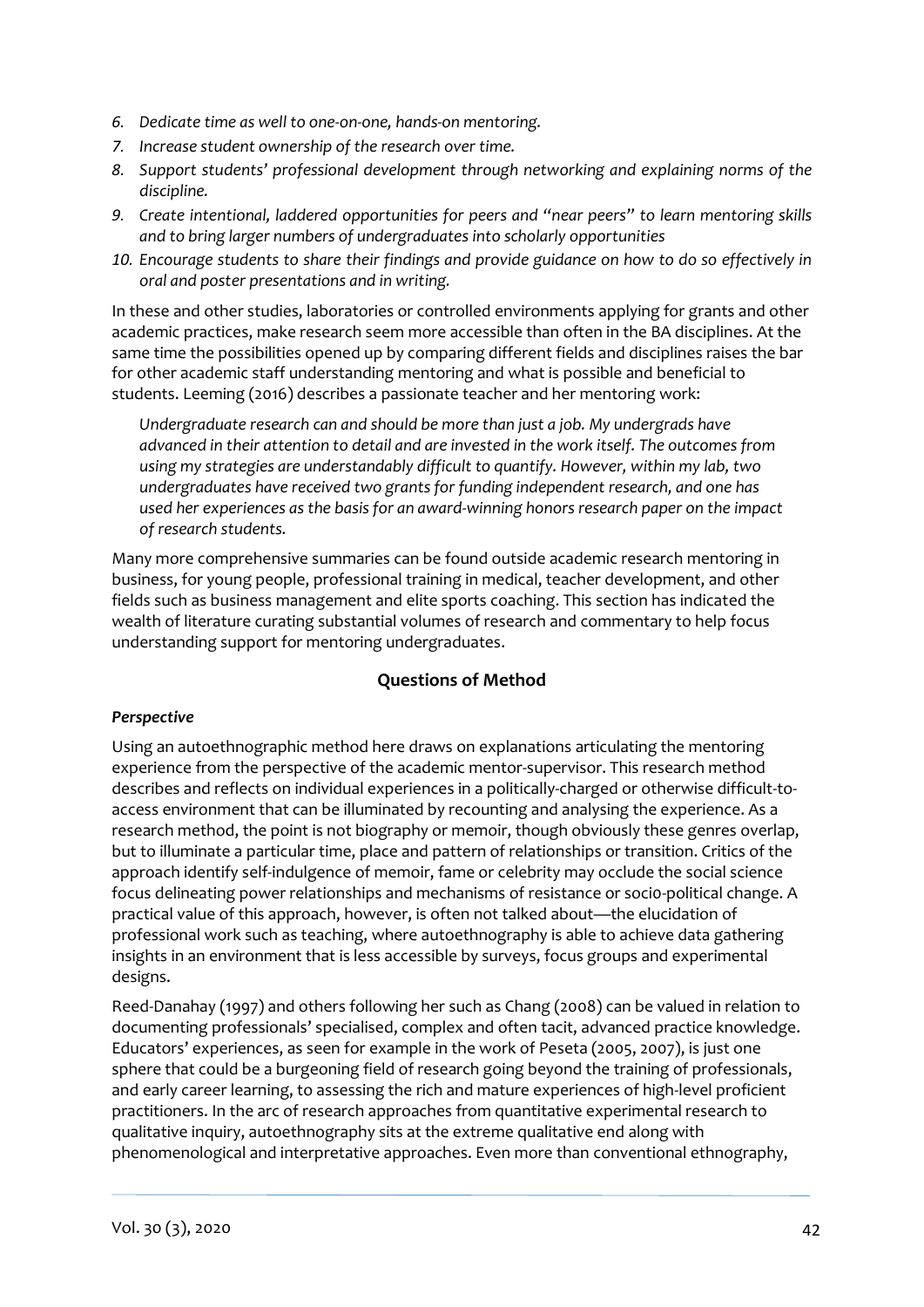the researcher is the instrument of investigation and data collection. The field of autoethnography continues to mature with reviews and summaries beginning to emerge (Allen, 2015), exemplified for example, in the development of group or collaborative autoethnographies (Chang, Ngunjiri & Hernandez 2013).

## *Recruitment*

The first step in the project developed in response to one A+ student asking whether there was some subject alternative to enrol in, because options on offer had already been completed, or what was currently available was not compelling. After consulting our administration, we were provided a code and enrolment details. We agreed to a topic between the two of us and met every 2-3 weeks between classes for an hour exchanging ideas about articles and books and the process of writing. As an avid reader, and highly motivated person with good writing and conceptual skills, the student's self-pressure was to cover a large enough volume of reading to develop in the writing an argument on the borders of intersecting interests in literature, politics and society. Despite a busy life directing local repertory and outstanding academic diligence, this student produced a long essay with modest mentor input in reading and revising, but mostly meeting three-weekly to discuss and link and explore ideas.

Two primary foci developed meeting the needs of this hardworking series of quality students. First, recognition of the limitations of BA course offerings that students were able to access beyond first-year, even with online and blended forms of instruction. The regional location in this respect acted as a constraint on students' possibilities, directing some options ahead of others. Second, an informal rule developed from the earlier inquiries of students who were clearly highly capable students. Over time it became apparent the mentoring arrangements made with motivated students was not so suitable to other students seeking merely a filler subject for their degree quota. After-class conversations about "doing a Reading Subject" it became clearer the purpose of the subject/project was assisting students to excel by them digging into a subject of their interest, but this required substantial personal effort. It became known the Reading Subject was not just to get students over the line with a minimal pass for minimal work and being able to avoid attending regular classes. Only a few occasions did this need to be made explicit.

Thus, how students came to express interest has been largely through informal regional campus networks. Often arrangements to do a Reading Subject came through conversations between students or student and staff near the end of the semester, as students looked around for other relevant subjects within their discipline area and focus. This has been an organic pathway developing from first-year sociology classes in which students and staff have the opportunity to make positive connections through the teaching process, experiencing being respected but also extended in their ideas and academic skills. With greater undergraduate study experience and capability, some of these segued into student focus or enquiry as to what else they might do, sometimes intimating a desire to do a particular topic at some depth than larger based classes are not so easily able to achieve. That continuing organic process through the individually mentored project can now be seen in further progress after this undergraduate mentoring experience, a number of these students have found their way into postgraduate work.

## *Student cohort*

Eighteen students enrolled in 22 Reading Subjects, averaging 3.7 individual student projects per year or 1-2 per semester, but not in every semester. Only in the provisional first year was a single student mentored; in other years the number of students ranged between 2-4 per year, fitted into full-time teaching and regional campus outreach duties. In terms of gender mix, 8 women, 9 men and one gender diverse person undertook the subject. In terms of gender by individual subjects, one woman student took three subjects before we found two was administratively the limit, and the gender diverse person completed two. Overall, women took eleven Reading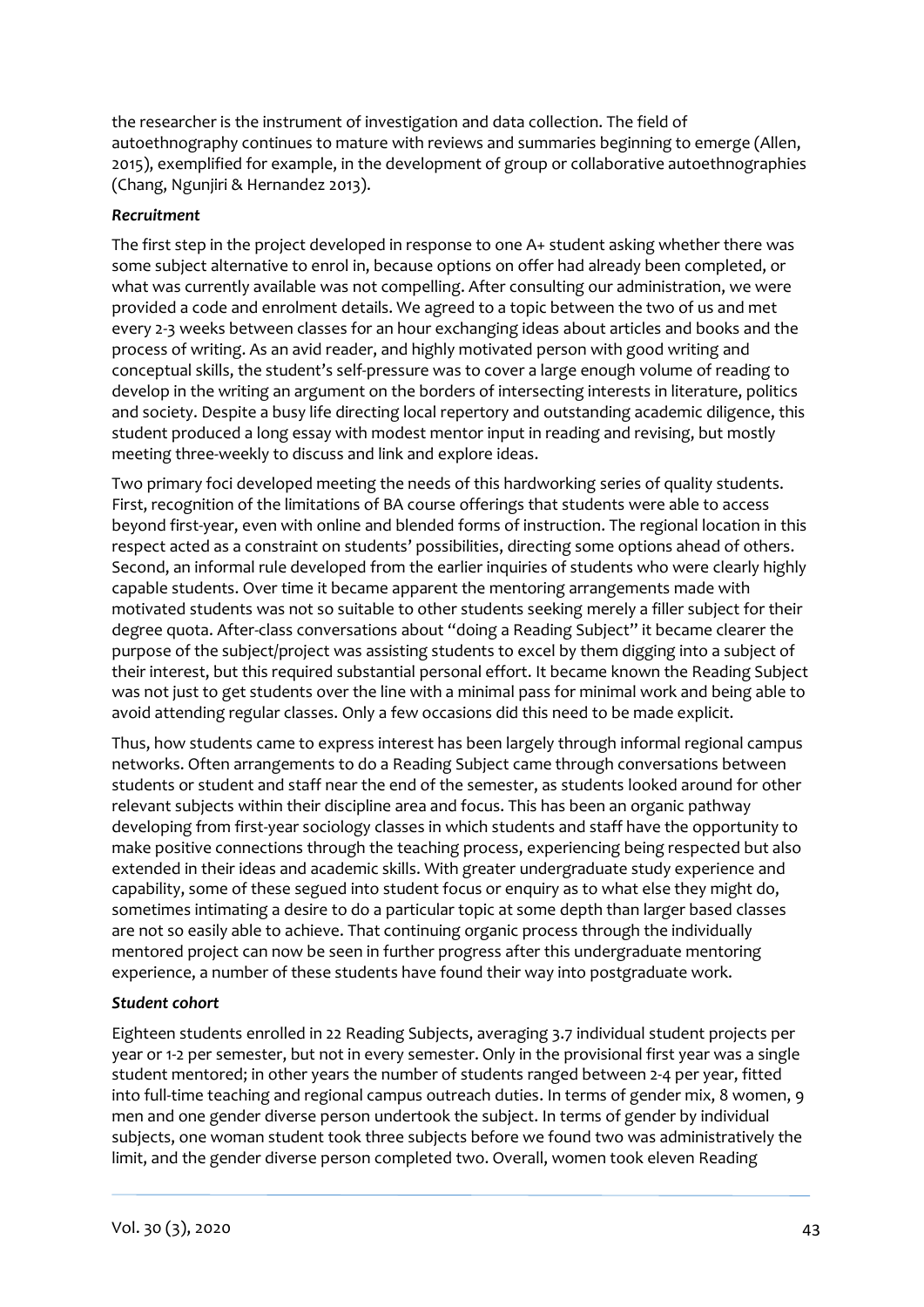Subjects, men took ten and the gender diverse person two. Of 22 projects attempted, only one was not completed for ill-health reasons. Grades ranged from between 70s to mid-90s. Mostly the group comprised mature students; four were undergraduates in the conventional 18-21-year age bracket finishing their BA in their early twenties. Other students ranged from the second half of their twenties through each decade to 60s, often with partner and family responsibilities. One man and one woman had full-time jobs as well as being students; two women had part-time employment they had adjusted to fit studies at different times of the year, but not without considerable study-work conflict. This article treats the data about these students as the basis of the findings section which reflects on personal and professional changes observed in teaching practice and sense of job-vocation as a tertiary academic.

#### *Reading Subjects in the curriculum*

The university's BA Reading Subject administrative codes indicate four options: taking the subject in either one of two main semesters; and at either second or third-year levels. Students could assign which BA major—Sociology, History, English, to which their Reading Subject contributed. Many of the topics chosen fitted within a sociology major, but as a sociologist my academic interests are broad and I have aimed to deepen students' understanding in terms of their disciplinary focus of choice. So long as students accepted that the university's marks/grade submissions and reporting occurred in the weeks after the official end of semesters, we could negotiate such timeliness issues as an early start, spreading work over a whole year, or varying the work-load in the first and second half of a semester to better fit other workload and family pressures.

#### **Findings**

Four themes provide reflection on the academic experience of mentoring able and committed regional students to achieve well and extend their undergraduate learning.

#### *Passion for teaching and ethics of care*

A passion for teaching to see students doing well and gaining multiple benefits from formal education systems is well documented (Hattie, 2003, 2008; Ruiz-Alfonso & León, 2016). Meeting students' needs during curriculum changes in two rounds of departmental restructuring, keeping them anchored and safe, continued throughout this project. Success in my project meant adjusting practices to more effectively support their learning to achieve in their individual projects. This is consistent with Lopatto's (2010, p. 27) observation that, "The positive effects of an undergraduate research experience on student learning, attitude, and career choice have passed from anecdote to systematic data." This comes from making mentoring relational and reciprocal, not just for the student but for the academic too. As Long et al. (2010, p. 21) state:

*For the faculty-student relationship to flourish, the interaction between faculty and students must benefit both participants. Mentors need not be solely altruistic. Expecting faculty to act in selfless ways with students when there are already excessive demands on faculty is an unrealistic expectation. I am a mentor of undergraduates because the benefits significantly outweigh the costs. Students and faculty both benefit from the exchange.*

Students' enthusiasm in turn nourished me personally and academically through the organisational change.

An important ethical consideration for autoethnographic research derives from the same reason the method is able to generate close insights of complex and often tacit practices. For the purpose of the present discussion names, gender identification and years of students have been avoided because the study is about reflecting on the academic's experience of undergraduate mentoring, not making statements about the satisfaction or actions of the students themselves.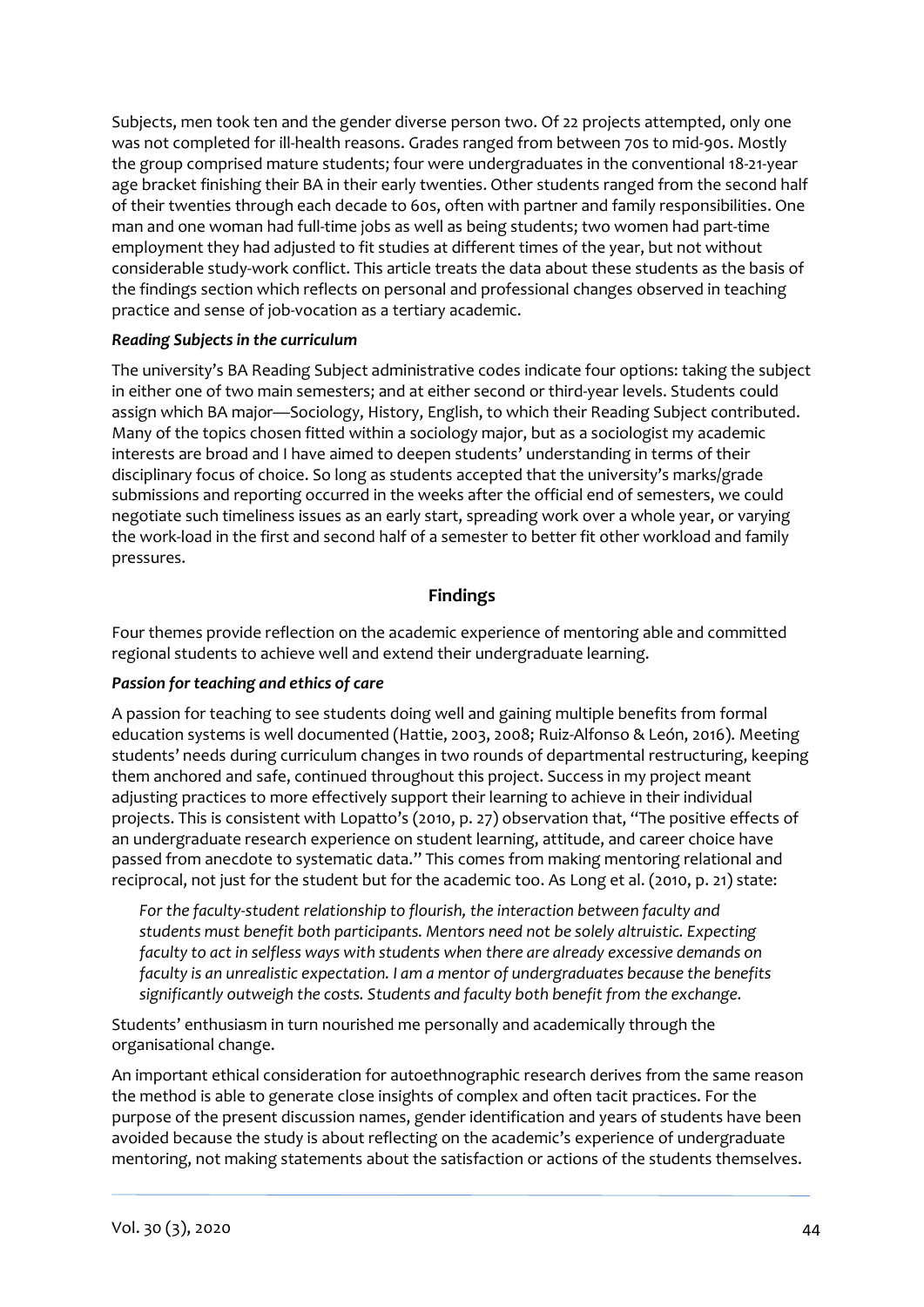Certainly, there is substantial pleasure in seeing personal engagement and willingness to work hard flower as students feel they are being treated with respect and recognised as individuals.

At the same time, as Long et al. noted above, it has been a feature of my start-up conversations with each new student (1) that this in not credited to my workload so I need to gain "value" in other ways. Students taking the project seriously is one reward for me. I feel personal worthy if what I contribute, I can see is taken on board and helps students complete a significant piece of learning; (2) I often tell students that whatever their topic, I will intellectually engage with it alongside them, and learn things myself. Again, this honours them, and is the truth for me; (3) as I have gained greater confidence in reading the student and reading the project content, I discuss whether a conference paper or other publication might be possible. Care is needed here: for some students this is a huge "plus" to potentially be operating at that high level, and it would add to their CVs. My presenting a conference paper based on their/our special project often seems an attractive option to students. If for others it is a step too far and adds worries, there is no need to raise the issue. One intermediate position is to raise the possibility, but reassure students that a good project or assignment is the agreement we are making for Reading Subject, not the possibility of a later research output.

Writing confirming emails of meetings or getting students to write an email after we have met, listing what is agreed to do next, keeps a paper trail for them, for you, and for the main campus co-ordinator or any person with higher university oversight. I sometimes suggest to students, imagine our subject was being checked, our emails should show transparently an appropriate supervisory process was happening, not some "mates-rates" arrangement. Students need to be conscious of end-date and intermediate dates when work submission is expected. Given the need to be self-motivated and active between meetings, I say to students they cannot play the undergraduate game of leaving everything to the last—not fair to them, nor to me—and likely to fail; hence intermediate hand-ins. I have not required weekly hand-ins of summaries, but that could be a useful strategy to show evidence of regular work during semester—say, each week, articles listed and summarised for their relevance to the topic.

#### *Mentor guidance—kinds of project methodologies*

Thirteen projects were empirical in some form, collecting data using methodologies that conformed to the institution's human ethics protocols restricting undergraduate research from using surveys and interviews. Visual and autoethnographic methods provided unobtrusive data.

| Methodological approach      | n  |
|------------------------------|----|
| Extended essay               | 9  |
| Field-work                   |    |
| Visual                       | 4  |
| Historical document analysis |    |
| Literature review            |    |
| Online search                |    |
| Autoethnography              |    |
| Group autoethnography        |    |
| Total                        | 22 |

#### **Table 1: Typology of Methods Used**

The line between outputs during the project and subsequent work has become blurry as Shellito et al.'s (2010) tenth principle "provide continued mentorship" advocated. Since this has developed organically over time, through postgraduate training, employment contacts, or other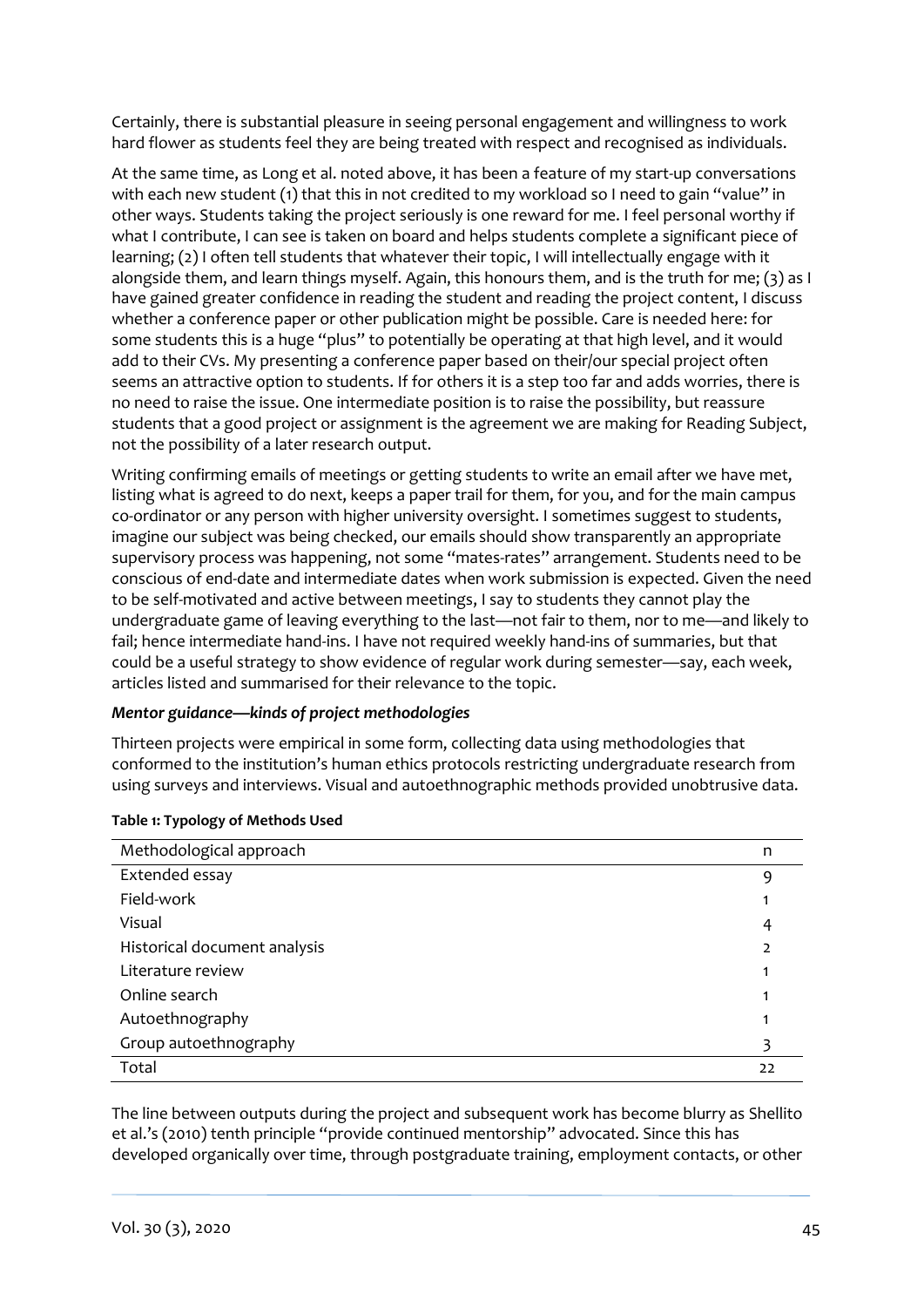interactions, sometimes conference papers or other possibilities emerge later after finishing. This parallels Leeming's (2018) remark: "I'm most excited about building a community where we rely on each other, can provide comfort and support during stressful times and a sense of belonging and purpose always."

To frame student engagement, I suggest that to do a subject like this they must be self-starters, and take the initiative, acting on suggestions to do or read something. Defensively, there is no student right for mentoring—it is between us as academic and student by agreement and consent. Students need to know it is very costly on staff in terms of time and energy, and see what incredible kindness and value they are being given. For me the specific topic has to be explicitly agreed between us—student buy-in, but also a subject that can be interesting for staff and something worth working at. Sometimes students do not have a specific topic in mind, at other times they have a topic they wish to pursue. Several have wanted a Reading Subject on a topic I am working on, or we together find something that they are keen to explore and write up.

In matching a student to a suitable topic of inquiry, filters include checking whether a student is not strong academically. Although high previous marks are not a requirement sufficient motivation must be detected beyond primary interest in finding a convenient subject. Students without a track record of getting things in on time, or not having demonstrated an attitude or practice of finding and learning new things, is a real risk for this kind of mentor-supervision. It would be possible to put in a huge amount of effort—and hours—only to have a non-complete or a failing result. Hence the assertion of qualities such as persistence, reporting in regularly, or taking a hint to read a reference supplied.

## *Research outputs: excelling at individual projects*

A feature of this project has been, subsequent to the first iteration, an increasing focus on the possibility of research outputs being achieved through the projects. This has been a reflection of teacher awareness of several things: the high quality of the students, the high motivation of the students, the dual win-win of any research output completions benefiting both students and academic staff member. Further, the time and effort given to students relative to demands on outputs and research productivity, pointed to the value of sustaining the academic mutuality for the mentoring provided to encourage students and grow their confidence.

Morales, Grineski and Collins (2017, p. 1) observe that, "Little attention has been paid to understanding faculty–student productivity via undergraduate research from the faculty member's perspective." Although this is only one part of mentoring, it connects to Shellito et al.'s (2010) point that "Part of being a good mentor is… providing opportunities that will challenge [students] but not overwhelm them."

| Type of co-authored outputs           | n             |
|---------------------------------------|---------------|
| Conference poster                     | $\mathcal{P}$ |
| Conference paper                      | 10            |
| International Conference paper        |               |
| Internship                            |               |
| Refereed Journal article              |               |
| Refereed Journal article under review |               |
| Total                                 | 19            |

#### **Table 2: Co-authoring Research Outputs**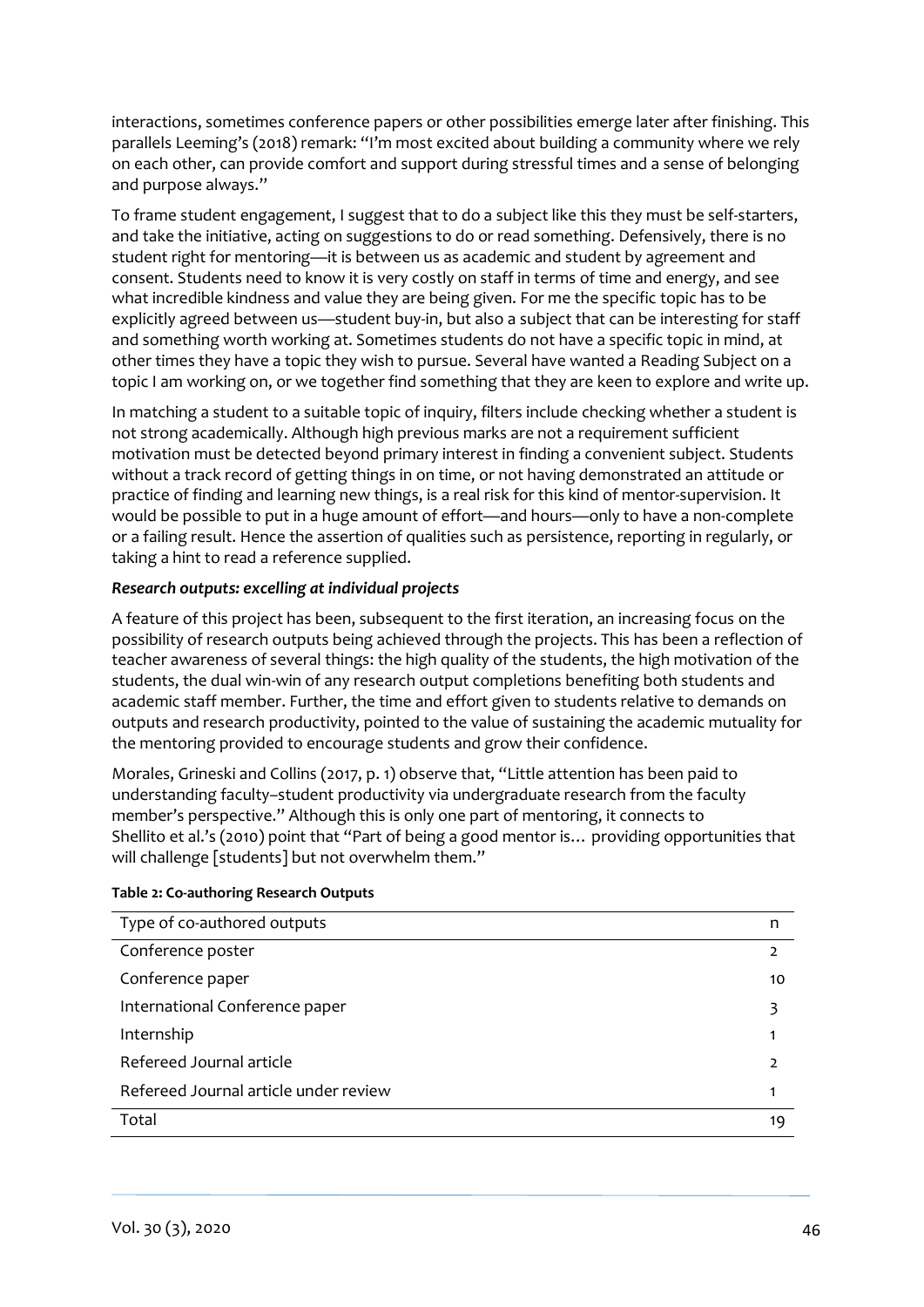This is a continuing process, with further potential outputs under journal review. Although the pattern varies, with several individual projects not resulting in research outputs, particularly in the essay-type projects, the average outputs has been approximately one per subject instance.

Because I actively locate references for students and suggest ways of writing, I position us as co-writers; this can be a bonus to them and facilitate their work on the topic since finding resources in databases is often a late skill students acquire. As we talk about reference tools and search skills, and interpreting articles found, I will commonly discuss producing a conference paper or article manuscript if that seems relevant. Since that is a bigger piece of writing, and at a higher level, my offer is always to actively participate in the writing and preparation so that encourages and draws the student along at a stronger level of engagement—aiming to be challenging but not overwhelming. Regular meetings allow many minor adjustments and sharing of information and clarification of ideas.

#### *Refining mentor-supervisor expectations*

In many ways, managing expectations is the functional equivalent within mentoring that classroom management is in larger group cohorts. For example, accommodating diversity, recognising responding to different reactions both positive and difficulties in encouraging students' different needs and concerns. This has been an interesting recapitulation of previous learning described above, but finding mentoring working differently in these individual BA projects in a relatively isolated regional campus. The consistency in this series of student mentoring relationships has been in the value of the regular extent of contact, sometimes weekly, sometimes two-weekly, depending on the preferences and needs of the students. Sometimes the arrangement to meet next comes from the academic, but at other times from the student, regularly checking progress and the need for discussion against elapsed time and weeks available before necessary completion and submission.

University of Kansas' Center for Undergraduate Research (2019) lists six features "for effective undergraduate research mentoring" that provide a background for the reflections raised here.

- 1. Establish clear expectations.
- 2. Make the steps of the research process explicit.
- 3. Teach students resilience.
- 4. Incorporate routines checks for understanding.
- 5. Foster increasing independence.
- 6. Address professional development.

One example of refining expectations has revolved around up-front discussion of subject equivalence to other BA subjects. This translates to 4000-4500 words or word equivalents, depending on the assessment, to be on par with other BA subjects. These have been mostly written projects, but one that could be called Industry Based Learning (IBL) or fieldwork/internship simply submitted a shorter report for the sponsor confirming the substantial work achieved. Students do not often ask about amount of referencing, but since it is like two or more 2000-word essays, I suggest when asked that the referencing amount should correspond.

Students will need to meet with their supervisor regularly. However, an hour with an individual student is a very different student ratio than a class of 30 students. Despite our best intentions that this can be for a briefer time to protect staff working time, meetings tend to be longer than they ideally should be, since exploring ideas with students is a complex process. In one semester I supervised 4 students in one semester as a group—each working on an agreed topic but meeting weekly or fortnightly to discuss common themes of literature, drafting etc. As a supervisor, initiating when we are next going to meet, is a necessary call, but highly-organised students are often on top of that kind of question. Another refinement process in between meetings, is to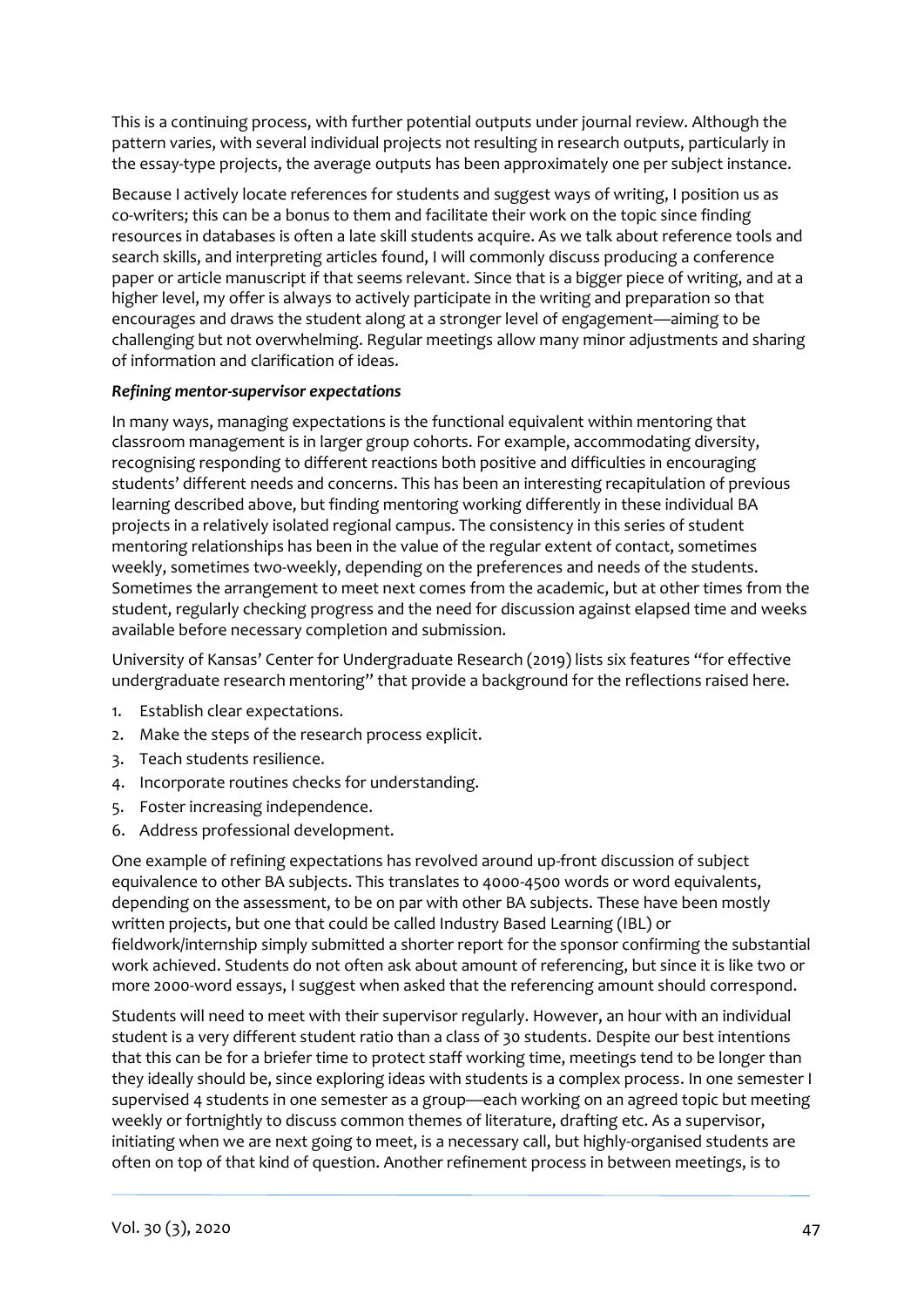email newly published articles that come through my inbox to students, or relevant articles and references I see when I am doing my own work.

In terms of producing writing, one method I find useful in structuring the project is to say to students I want to receive a third of their work (say, 1000-1500 words) by week 4 for comment and feedback. Then another block by week 7 or 8 and—negotiable with each student individually—then moving to a draft of the whole piece—we set dates. I read and give feedback on those first pieces of writing. Setting intermediate dates for actually producing written work (not just more reading or deferring) is important to flush out procrastination (personal style, indecision, employment busyness or getting bogged down). This also helps divide the project into more manageable pieces of writing, and focussing students on reading and writing to that sub-goal. Depending on the student and the initial purpose, co-writing can emerge at any stage.

Another method for the first weeks is to require students to find and summarise 3-4 articles each week that are relevant to the topic, and hand the correctly referenced items in for discussion. Side note: such written outputs document for the student, for the supervisor, and for any third party looking into the arrangement that work is being done and a process is being followed. Another strategy that may work in with these other methods is for the student to write up their thinking and questions about the topic, handing that to the supervisor for response. The need is for students to be actively working; the supervisor's contribution is to confirm, offer suggestions, re-direct, bring in a theory or an idea that may unlock the question, problem, etc. Different projects and students will make one method or mix of methods more useful.

## **Conclusion**

Developing this individual undergraduate BA student project at a regional university campus built on previous experience, as noted at the start. It was interesting in reiterating earlier principles of encouragement and respect along with the need for structure and scaffolding to make each project achievable. With greater experience as a teacher and researcher it has been a real insight to reflect on the potential upside for individual students, staff member and university in producing research outputs. This, not as a discipline or neoliberal demand, but as an opportunity to customise learning and effort for committed and energetic students in order to extend their learning. This contributes to higher quality education in regional spaces (Malhoit, 2005).

Enabling this to happen on a regional campus without the broader culture, resources and staffing of larger city campuses, also suggests ways forward for learning opportunities. Clearly individual mentoring is time-consuming and even with passionate teacher motivation, requires balancing rewards of success, interest and potential outputs. In contrast to previous experiences the individualised interactions appeared pivotal to student learning in the present context. Choosing this subject was not just a matter of course as a capstone subject completing the degree. Thus, the mentoring implicit in supervising projects—in this case at undergraduate level—can be distinguished in the stronger mix of the supervisory function with coaching and conversational engagement on a regular basis with students. All were treated in adult, individualised ways that responded to their specific questions, passed on tips about details of writing references and accessing material for their work, and took an interest in careers and future pathways.

#### **References**

Allen, D. (2015). Learning autoethnography: A review of autoethnography: Understanding qualitative research. *The Qualitative Report, 20*(2), 33-35.

Baker, M., Cluett, E., Ireland, L., Reading, S., & Rourke, S. (2014). Supervising undergraduate research: A collective approach utilising groupwork and peer support. *Nurse Education Today, 34*(4), 637-642. doi[:10.1016/j.nedt.2013.05.006](http://dx.doi.org/10.1016/j.nedt.2013.05.006)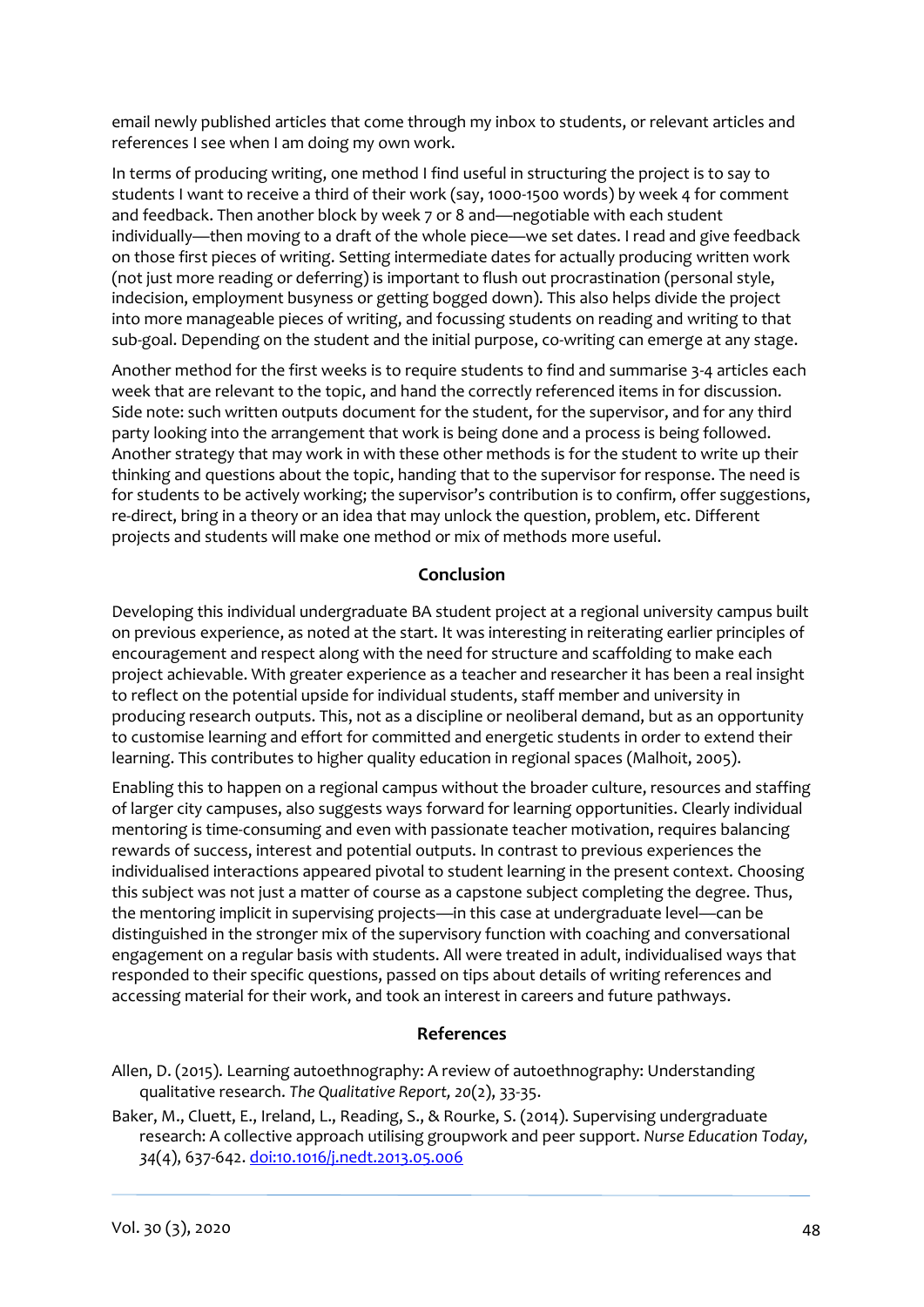Baldwin, R. (2016). *The great convergence.* Cambridge, MA: Harvard University Press.

- Burns E. (2009). Research mentoring academic staff in a new degree environment. *Journal of Educational Leadership, Policy & Practice, 24*(2), 68-80.
- Cantelli, G. (2018). Mentoring undergraduates: All you need to know to help your summer student. *ASCB International Forum for Biology: Careers.*

[https://www.ascb.org/careers/mentoring-undergraduates-need-know-help-summer-student/.](https://www.ascb.org/careers/mentoring-undergraduates-need-know-help-summer-student/)

- Chang, H. (2008). *Autoethnography as method.* Walnut Creek, CA: Left Coast Press.
- Chang, H., Ngunjiri, F., & Hernandez, K. (2013). *Collaborative autoethnography*. Walnut Creek, CA: Left Coast Press.
- Chatterji, M. (1998). Tertiary education and economic growth. *Regional Studies, 32*(4), 349-354. doi:10.1080/00343409850117807
- Crisp, G., & Cruz, I. (2009). Mentoring college students: A critical review of the literature between 1990 and 2007. *Research in Higher Education, 50*(6), 525-545. doi: [10.1007/s11162-009-9130-2](https://doi.org/10.1007/s11162-009-9130-2)
- Devlin, M., & McKay, J. (2019). Teaching regional students from low socioeconomic backgrounds: Key success factors in Australian higher education. *Australian and International Journal of Rural Education, 29*(3), 1-17.
- Gershenfeld, S. (2014). A review of undergraduate mentoring programs. *Review of Educational Research, 84*(3), 365-391. doi:10.3102/0034654313520512
- Hattie, J. (2003). Teachers make a difference: what is the research evidence? Paper to *ACER Annual Conference* (pp. 1-18), Melbourne, Vic. https://research.acer.edu.au/cgi/viewcontent.cgi?article=1003&context=research\_conference
	- \_2003
- Hattie, J. (2008). *Visible learning: A synthesis of over 800 meta-analyses relating to achievement.* London: Routledge.
- Holland, C. (2009). *Workplace Mentoring: a literature review.* Wellington, New Zealand. Work and Education Research & Development Services[. https://ako.ac.nz/assets/Knowledge](https://ako.ac.nz/assets/Knowledge-centre/RHPF-n33-Professional-development-for-mentors-in-industry/957c864e6b/Workplace-Mentoring-a-literature-review.pdf)[centre/RHPF-n33-Professional-development-for-mentors-in-industry/957c864e6b/Workplace-](https://ako.ac.nz/assets/Knowledge-centre/RHPF-n33-Professional-development-for-mentors-in-industry/957c864e6b/Workplace-Mentoring-a-literature-review.pdf)[Mentoring-a-literature-review.pdf](https://ako.ac.nz/assets/Knowledge-centre/RHPF-n33-Professional-development-for-mentors-in-industry/957c864e6b/Workplace-Mentoring-a-literature-review.pdf)
- Hoop, K. (2009). Students' lived experiences as text in teaching the sociological imagination. *Teaching Sociology, 37*(1), 47-60. doi[:10.1177/0092055X0903700105](https://doi.org/10.1177%2F0092055X0903700105)
- Jacobi, M. (1991). Mentoring and undergraduate academic success: A literature review. *Review of Educational Research, 61*(4), 505-532. doi:10.3102/00346543061004505
- Krishna, L., Toh, Y., Mason, S., & Kanesvaran, R. (2019). Mentoring stages: A study of undergraduate mentoring in palliative medicine in Singapore. *PLOS ONE, 14*(4), e0214643. doi:10.1371/journal.pone.0214643
- Law, K., Guthrie, D., Beaver, B., Johnson, S., Parys, J., & Toms, O. (2019). Faculty and staff perceptions of undergraduate mentoring. *Mentoring & Tutoring: Partnership in Learning, 27*(4), 399-415. doi:10.1080/13611267.2019.1649918
- Leeming, J. (2018, 1 August). How to mentor undergraduates as a postgraduate, and why it's important. *Naturejobs.* [http://blogs.nature.com/naturejobs/2018/06/13/how-to-mentor](http://blogs.nature.com/naturejobs/2018/06/13/how-to-mentor-undergrads-and-why-its-important/)[undergrads-and-why-its-important/](http://blogs.nature.com/naturejobs/2018/06/13/how-to-mentor-undergrads-and-why-its-important/)
- Long, E., Fish, J., Kuhn, L., & Sowders, J. (2010). Mentoring undergraduates: Professors strategically guiding the next generation of professionals. *Michigan Family Review, 14*(1), 11-27. doi:10.3998/mfr.4919087.0014.104
- Lopatto, D. (2010). Undergraduate research as a high-impact student experience. *Peer Review, 12*(2), 27-30.